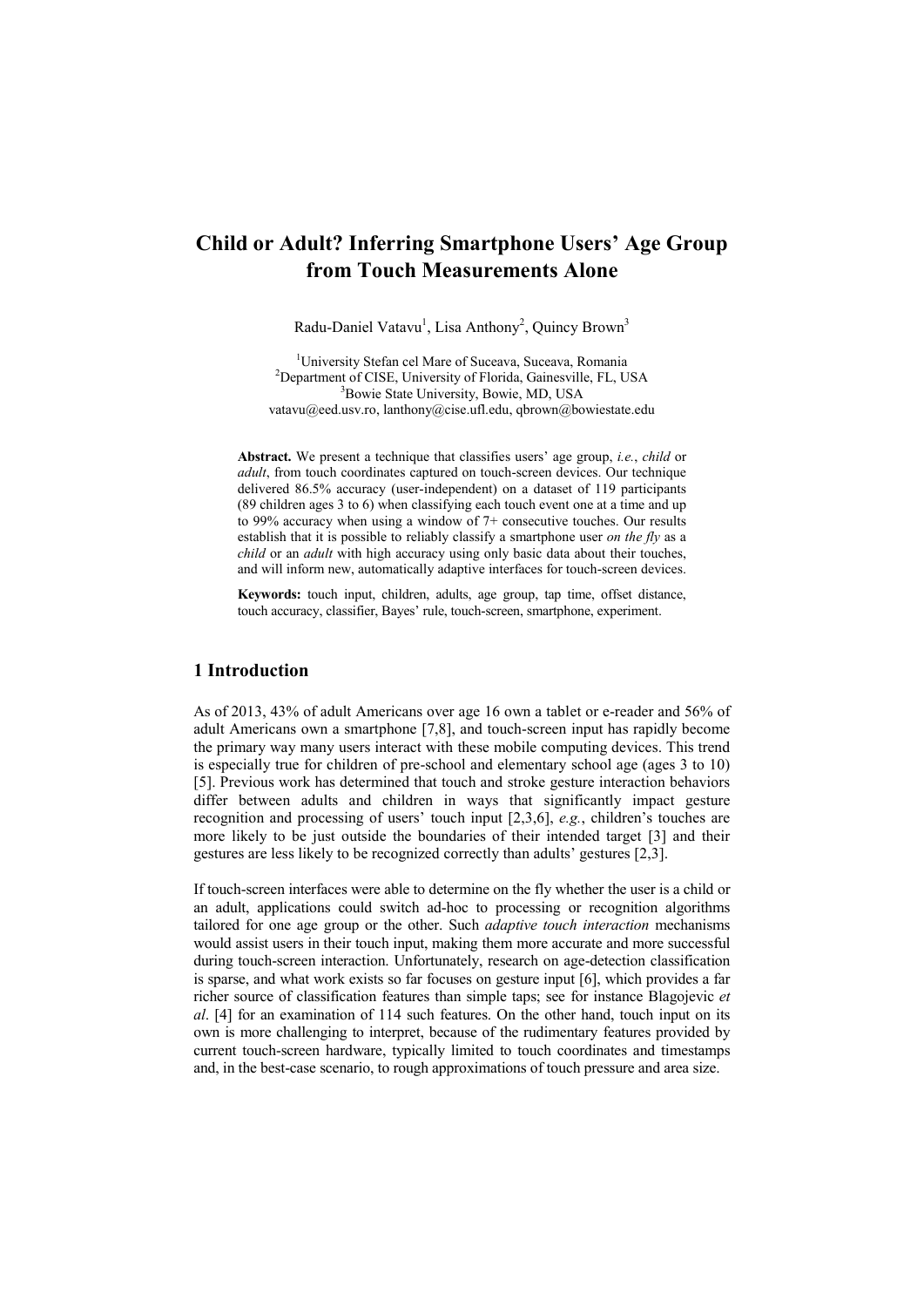We present in this work a technique for classifying users' age group, *i.e.*, *child* or *adult*, from touch input alone. In this work, a *child* is a person having 6 years at most; at this age, children's touch input behaviors are the most different from those of adults knowing that children's input performance and touch accuracy improve with age [3]. Our technique, using a Bayes' rule classifier, delivered 86.5% user-independent accuracy on a dataset of 119 participants (89 children ages 3 to 6) when classifying each touch event one at a time and 99% accuracy with a window of 7+ consecutive touch events. These results establish that it is possible to classify a user as a *child* or *adult* with high accuracy using only minimal data provided by all existing touchscreen hardware. Our contributions will inform the next generation of *adaptive user interfaces for touch-screen devices* that will be able to respond appropriately and *on the fly* to their users, without pre-configuration or the need of specialized sensors.

#### **2 Touch input analysis to inform classifier design**

We analyze in this section adults' and small children's touch input patterns using two measures that can be readily computed for any touch-screen device, *i.e.*, (1) the time between the moment when the user's finger touches the screen and the moment when the finger lifts off (TAP-TIME) and (2) the distance between the actual touch point where the user's finger was placed and the center of the touch target (OFFSET-DISTANCE); see Figure 1 for an illustration of these measures. We generate frequency distributions of adults' and children's tap times and offset distances (see Figure 2, next page) using the touch dataset of Vatavu *et al.* [9]. This dataset contains 587 samples from 119 participants (89 children with ages



between 3 and 6 years old and 30 young adults $)^1$ . Fig. 1. TAP-TIME  $(\tau)$  and OFFSET-DISTANCE  $(d)$  touch measures.

Figure 2 plots the *Child* and *Adult* classes in the TAP-TIME × OFFSET-DISTANCE space and the frequency distributions of the two measures. We found that all 4 distributions deviated significantly from normality, so we applied a *log<sup>e</sup>* transform on our data. Follow-up Kolmogorov-Smirnov tests confirmed the normality of 3 out of the 4 *log<sup>e</sup>* transformed distributions (*i.e.*, TAP-TIME for *Child*, OFFSET-DISTANCE for *Adult*, and OFFSET-DISTANCE for *Child*, which are marked with a star symbol  $\star$  in Figure 2). The only distribution that still deviated significantly from normality was TAP-TIME for the *Adult* class  $(D_{(149)} = 0.171, p < .01)$ . However, the effect size of the Kolmogorov-Smirnov test was considerably smaller than Cohen's suggested limit for small effect sizes ( $r = .014 < .100$ ), while both skewness and kurtosis were close to zero ( $s =$  $-0.62$ , CI<sub>95%</sub> =  $[-0.81, -0.42]$  and  $k = -0.76$ , CI<sub>95%</sub> =  $[-1.16, -0.36]$ ). These results support modeling *loge*(TAP-TIME) and *loge*(OFFSET-DISTANCE) data with normal distributions, which in turn leverage the option of designing a Bayes' rule classifier to discriminate between *Child* and *Adult* classes.

1

<sup>&</sup>lt;sup>1</sup> The dataset of Vatavu *et al.* [9] is available to download at<http://www.eed.usv.ro/~vatavu/> Note that, though there are more samples in the dataset from children than adults, all classification tests that we report in this paper were done with balanced data samples.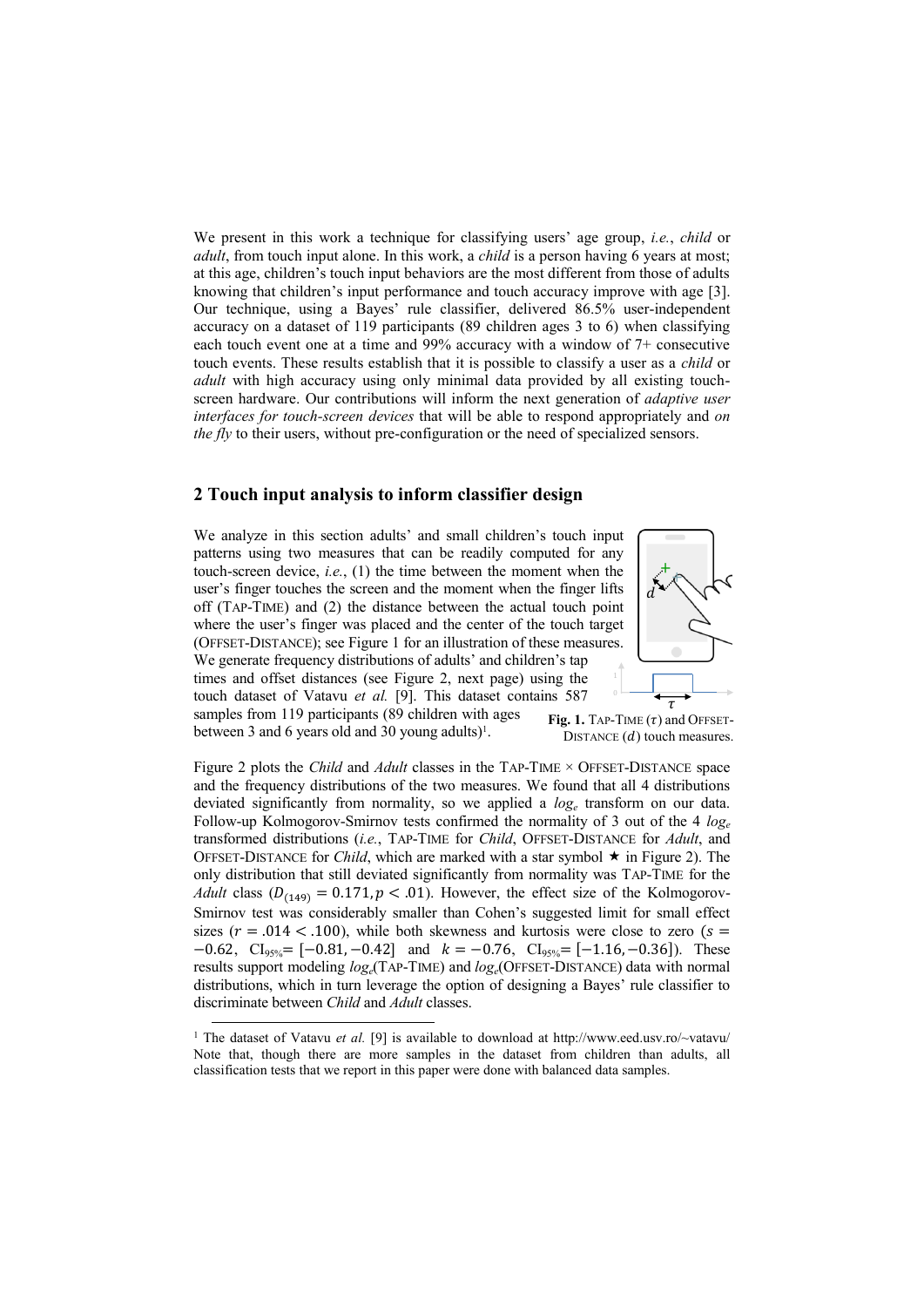

**Fig. 2.** Distribution of the *Child* and *Adult* classes in the TAP-TIME × OFFSET-DISTANCE space (left) and frequency histograms of each feature (right) with normal distributions superimposed. NOTE: we use  $log_e$ -transformed TAP-TIME and OFFSET-DISTANCE; a star symbol  $(\star)$  indicates that the Kolmogorov-Smirnov test found no significant difference ( $p > .01$ ) between our  $log_e$ transformed data and a normal distribution  $N(\mu, \sigma^2)$  with same mean and standard deviation.

Bayes' rule assigns a candidate measurement  $x$  to class  $j$  for which the  $a$  posteriori probability  $p(class<sub>i</sub>|x)$  is maximized [11] (p. 7):

$$
p(class_j|x) = \frac{p(x|class_j) \cdot p(class_j)}{p(x)}
$$
(1)

knowing the class-conditional density functions  $p(x|class_i)$  (*i.e.*, the probability of a randomly chosen pattern x to lie with class *j*) and the *a priori* probabilities  $p(class_j)$ (*i.e.*, how likely it is to see a pattern of each class);  $p(x)$  is a normalizing factor that can be omitted when comparing *a posteriori* probabilities directly. For our problem, we have two classes only (*Child* and *Adult*), for which the *a priori* probabilities can be considered equal and thus can be omitted from eq. 1. Then, Bayes' rule becomes:

Assign measurement 
$$
x
$$
 to class  $\begin{cases} Child & \text{if } p(x|Child) > p(x|Adult) \\ Adult & \text{otherwise} \end{cases}$  (2)

With each measure and their combination, there are 3 possible classifier designs:

- 1. **Bayes' rule for TAP-TIME measurements** (*i.e.*, the TAP-TIME classifier). In this case,  $x$  is the  $log_e$  transformed value of a TAP-TIME measurement collected from the user,  $p(x|Child) = \frac{1}{\sqrt{2\pi}}$  $\frac{1}{\sqrt{2\pi}\sigma_c} exp \left\{ - \frac{(x-\mu_c)^2}{2\sigma_c^2} \right\}$  $\left(\frac{-\mu_c^2}{2\sigma_c^2}\right)$  and  $p(x|Adult) = \frac{1}{\sqrt{2\pi}}$  $\frac{1}{\sqrt{2\pi}\sigma_a} exp \left\{-\frac{(x-\mu_a)^2}{2\sigma_a^2}\right\}$  $\frac{-\mu_a}{2\sigma_a^2}$ ;  $\mu_c$  and  $\sigma_c$  are the mean and standard deviation of TAP-TIME for the *Child* class, and  $\mu_a$  and  $\sigma_a$  for *Adults*. For instance,  $\mu_c = 4.99$  ms and  $\sigma_c = 1.04$  ms; see Figure 2, top-right (remember that these are  $log_e$  -transformed values).
- 2. **Bayes' rule for OFFSET-DISTANCE measurements** (OFFSET-DISTANCE classifier). In this case, *x* is the  $log_e$  transformed value of an OFFSET-DISTANCE measurement,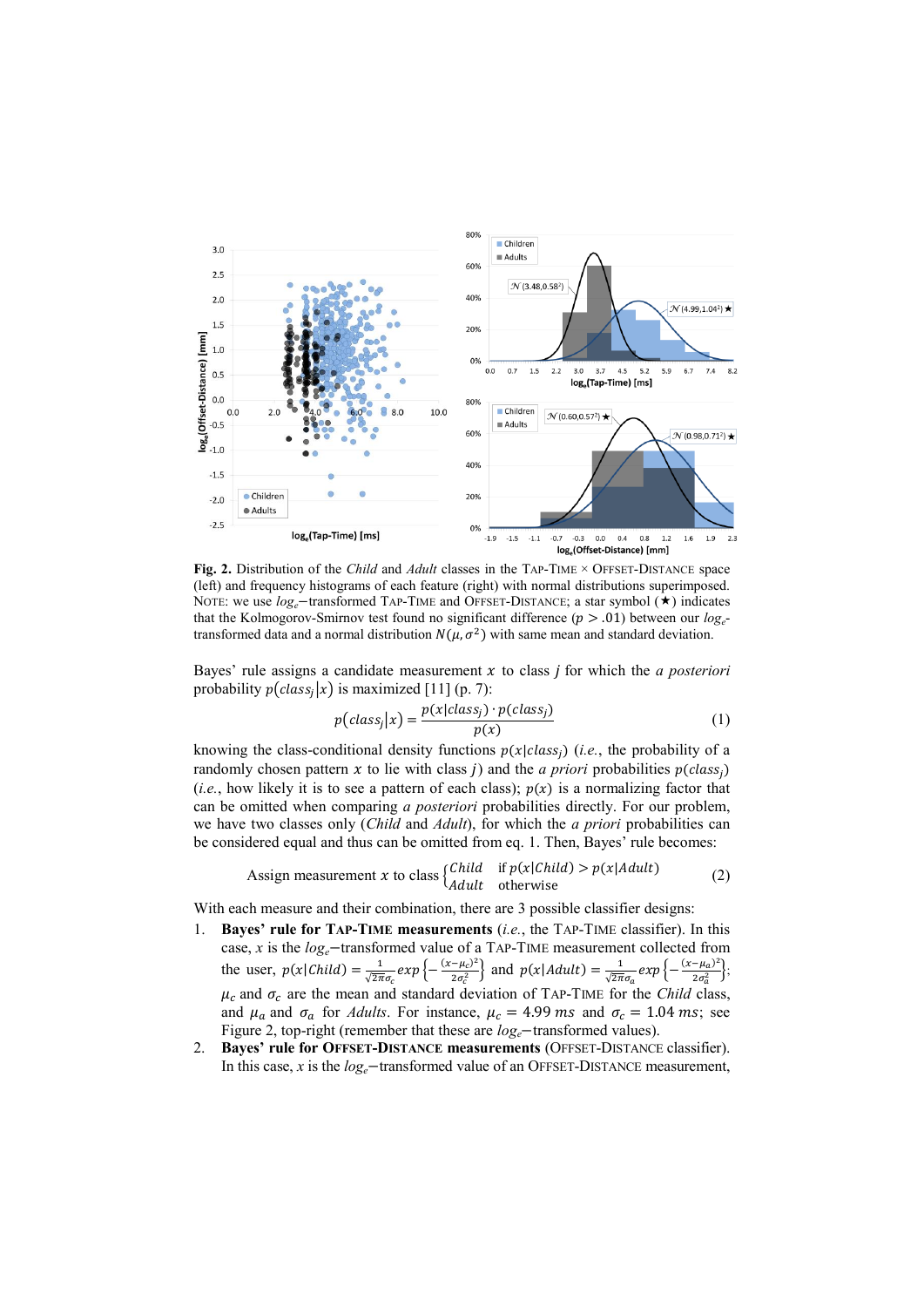$p(x|Child) = \frac{1}{\sqrt{2\pi}}$  $\frac{1}{\sqrt{2\pi}\sigma_c}exp\left\{-\frac{(x-\mu_c)^2}{2\sigma_c^2}\right\}$  $\left(\frac{(-\mu_c)^2}{2\sigma_c^2}\right)$  and  $p(x|Adult) = \frac{1}{\sqrt{2\pi}}$  $\frac{1}{\sqrt{2\pi}\sigma_a} exp \left\{ -\frac{(x-\mu_a)^2}{2\sigma_a^2} \right\}$  $\frac{-\mu_a}{2\sigma_a^2}$ ;  $\mu_c$  and are the mean and standard deviation of OFFSET-DISTANCE for the *Child* class, and  $\mu_a$  and  $\sigma_a$  for *Adults*. For instance,  $\mu_a = 0.60$  *ms* and  $\sigma_a = 0.57$  *ms*; see Figure 2, bottom-right (remember that these are  $log_e$ -transformed values).

3. **Combined TIME & OFFSET-DISTANCE rule** (*i.e.*, the TIME-OFFSET classifier). In this case,  $x$  is a vector consisting of one TAP-TIME and one OFFSET-DISTANCE measurement,  $p(x|Child) = \frac{1}{2\pi}$  $\frac{1}{2\pi\sqrt{|\Sigma_c|}}exp\left\{-\frac{1}{2}\right\}$  $\frac{1}{2}(x-\mu_c)^T\Sigma_c^{-1}(x-\mu_c)\Big\},\,$  $\mathbf{1}$  $\frac{1}{2\pi\sqrt{|\Sigma_a|}}exp\left\{-\frac{1}{2}\right\}$  $\frac{1}{2}$   $(x - \mu_a)^T \Sigma_a^{-1} (x - \mu_a)$ ;  $\mu_c$  is a vector containing the mean values of TAP-TIME and OFFSET-DISTANCE for the *Child* class and  $\mu_a$  the mean vector for *Adults*;  $\Sigma_c$  and  $\Sigma_a$  represent the covariance matrices for the two classes. For instance,  $\mu_c = [4.99, 0.98]$  and  $\Sigma_c = \begin{bmatrix} 1.08 & -0.11 \\ -0.11 & 0.50 \end{bmatrix}$ , where 1.08 is the variance (*i.e.*, square standard deviation) of TAP-TIME, 0.50 the variance of OFFSET-DISTANCE, and  $-0.11$  the covariance between TAP-TIME and OFFSET-DISTANCE for the *Child* class (Figure 2, right).

# **3 Experiment #1: Classifying age group with one touch point only**

We conducted a first experiment to evaluate the accuracy of the Bayes' rule classifiers to predict age group using measurements from *one touch point only*. We employed the touch dataset of Vatavu *et al.* [9], which contains 587 touch samples collected from 119 participants (89 children with ages between 3 and 6 years old and 30 young adults). The experiment was a within-subject design with two independent factors:

- 1. CLASSIFIER, nominal with 3 levels: TAP-TIME, OFFSET-DISTANCE, TIME-OFFSET.
- 2. The number of training participants P from which we estimated the mean and standard deviation values for TAP-TIME and OFFSET-DISTANCE employed by the class-conditional density functions  $p(x|Child)$  and  $p(x|Adult)$ . We varied P between 2 and 30 participants for each class. (P=10 participants means that data from 5 children and 5 adults was used for training.) For each participant, a maximum of 5 samples are available in the dataset [9], making the size of the training set for estimating  $p(x|Child)$  and  $p(x|Adult)$  between 10 and 150.

We compute one dependent variable, the recognition ACCURACY of our classifiers, according to the following user-independent procedure from [10]: (1) for each P, we randomly select P children and P adults for training; (2) we randomly select 1 child and 1 adult for testing from the remaining participants, and we classify one randomlyselected touch point for each;  $(3)$  we repeat step 2 for 100 times for each training set, and we repeat step 1 for 100 times (*i.e.*, 100 different training sets). Overall, we report classification results from 15 (number of training participants P)  $\times$  100 (repetitions of each P)  $\times$  200 (classifications for each training set) = 300,000 classification trials. All tests are user-independent, so different data is used for the training and testing sets.

Friedman's test showed a significant effect of CLASSIFIER on recognition ACCURACY  $(\chi^2_{(2, N=1500)})$  = 2304.714, p < .001), and post-hoc Wilcoxon signed-rank tests showed significant differences for all classifier pairs ( $p < .001$ ) with medium to large effect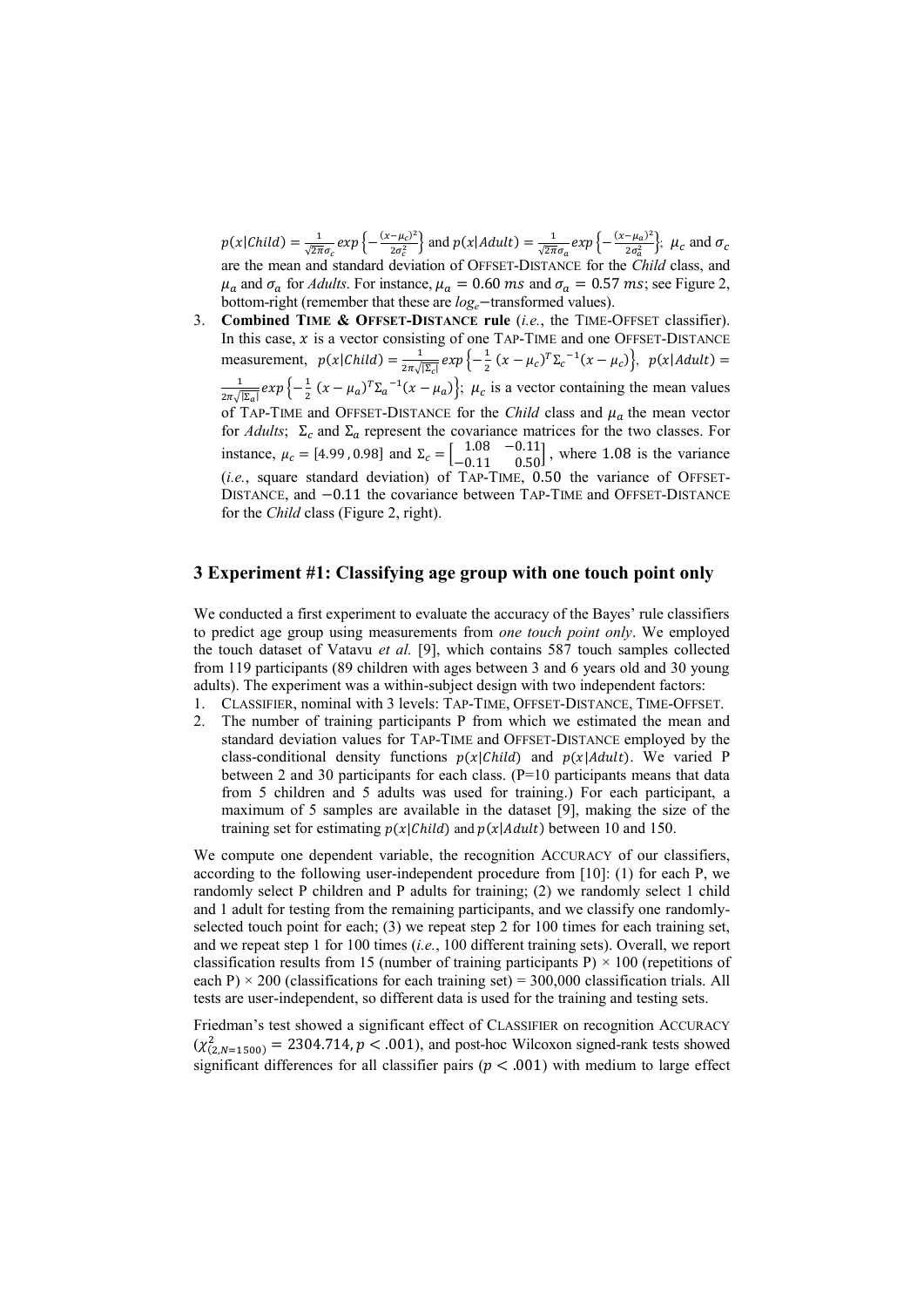sizes ( $r$  between .27 and .61); see Figure 3. The highest accuracy was delivered by the TIME-OFFSET classifier, which had an average performance of 83.9% and reached 86.5% with training data from 15 adults and 15 children. The TAP-TIME classifier came second with an average performance of 82.8% and maximum accuracy of 84.9%. The OFFSET-DISTANCE classifier exhibited the lowest performance with only  $63.8\%$  accuracy for the maximum number of P=30 training participants. Friedman's tests showed significant effects of P over all classifiers ( $p < .001$ ), with ACCURACY increasing considerably for both TIME-OFFSET and TAP-TIME from P=2 to 8 participants (71% to 83%), after which it continued to increase slowly up to 86.5%.



**Fig. 3.** Recognition accuracy of Bayes' rule classifiers. NOTES: P=10 participants means that touch data from 5 children and 5 adults was used for training. Five touch measurements were used for each training participant. Error bars show 95% CIs.

### **4 Experiment #2: Classifying age group with a touch window**

The results from the previous section show good potential for two Bayes' rule classifiers to discriminate between *Child* and *Adult* classes, with accuracy up to 86.5%. In this section, we show how this accuracy rate can be much improved by employing a majority vote for which the classification decision is taken after analyzing several touch measurements in a row. A *touch window* represents a sequence of W consecutive touches. We classify each touch with one of our Bayes' rules and then count the number of *Child* and *Adult* votes. The majority count wins the classification and selecting an odd number for W guarantees no ties for our 2-class problem.

We conducted a second experiment to evaluate the accuracy of the Bayes' rule classifiers to predict users' age group using measurements from *touch windows*. The experiment was a within-subject design with three independent factors:

- 1. CLASSIFIER, nominal with 3 levels: TAP-TIME, OFFSET-DISTANCE, TIME-OFFSET.
- 2. The number of training participants  $2 \le P \le 30$  from which we estimated the mean and standard deviation values for TAP-TIME and OFFSET-DISTANCE employed by the class-conditional density functions  $p(x|Child)$  and  $p(x|Adult)$ .
- 3. The size of the touch window W with 1, 3, 5, 7, 9, 11, 13, and 15 touches.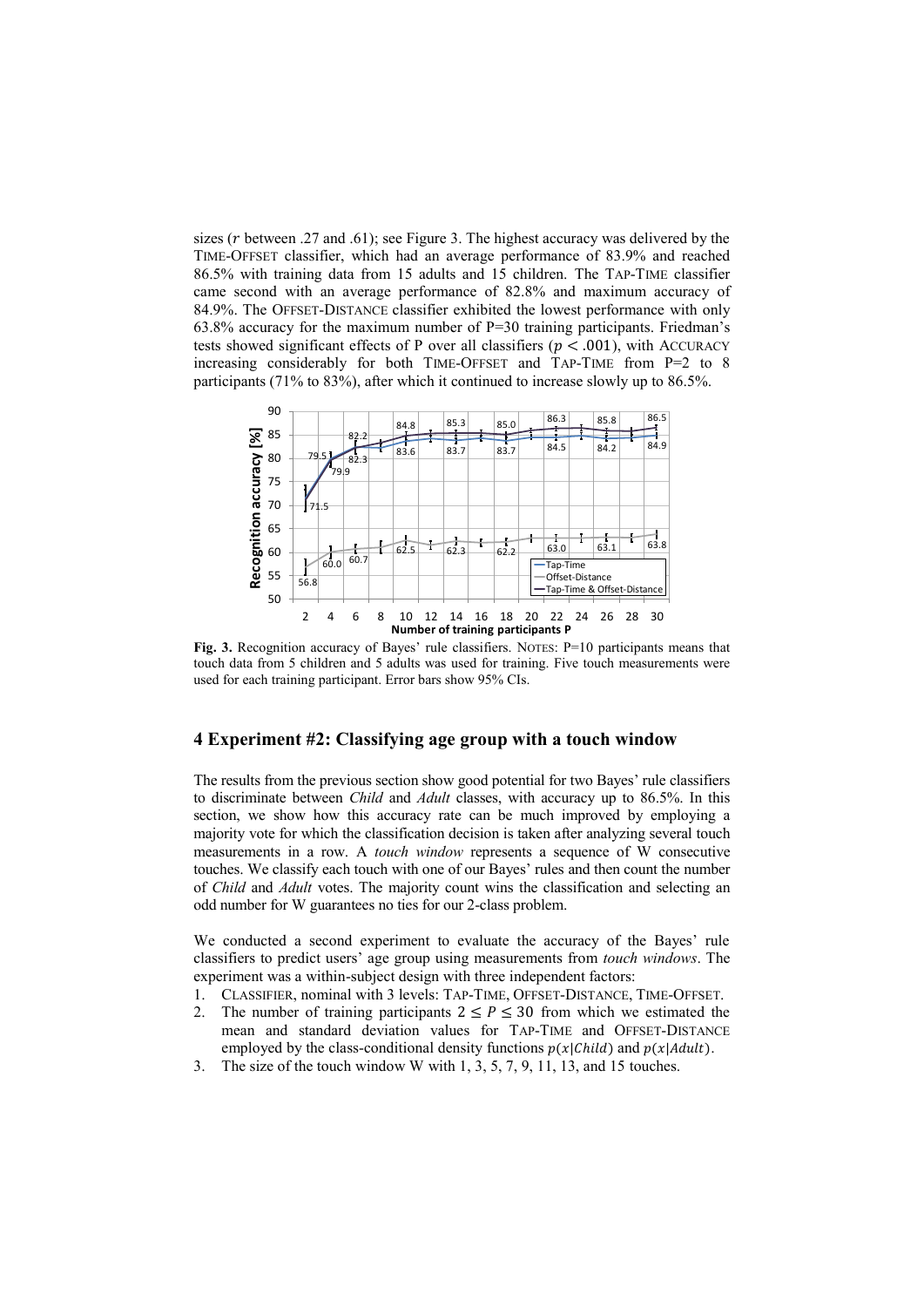We compute one dependent variable, the recognition ACCURACY of our classifiers, according to the following user-independent procedure [10]: (1) for each P value, we randomly select P children and P adults for training; (2) for each W, we randomly select W children touch samples and W adult touch samples from the remaining participants, and classify the two W-touch windows as *Child* or *Adult*; (3) we repeat step 2 for 100 times for each training set, and we repeat step 1 for 100 times (*i.e.*, 100 different training sets). Overall, we report results from 15 (number of training participants P)  $\times$  8 (sizes W of the touch window)  $\times$  100 (repetitions of each P)  $\times$  200 (classifications for each training set) =  $2,400,000$  classification trials. Because the dataset has a maximum of 5 touch samples per participant, we simulate larger windows by sampling across participants for this experiment. Since the training set shares no users in common with the testing set (user-independent), this approach is equivalent to off-the-shelf use cases.



**Fig. 4.** Recognition accuracy of Bayes' rule classifiers on *touch windows*. The effect of number of participants P on accuracy shows an increasing trend overall; we highlight the effect of P for some of the touch windows (W=7, 11, and 15). For W=1, see Fig. 3. Error bars show 95% CIs.

Friedman's test detected a significant effect of CLASSIFIER on ACCURACY  $(\chi^2_{(2,N=12000)} = 18362.182, p < .001)$  and post-hoc Wilcoxon signed-rank tests revealed significant differences between all classifier pairs (at  $p < .001$ ) with medium to large effect sizes ( $r$  between .24 and .60). The OFFSET-DISTANCE classifier exhibited again the poorest performance (70.9% average accuracy), much lower than the other two classifiers (93.5% and 94.2%, respectively), so we disregard it from subsequent analysis. We found a significant effect of touch window size W on ACCURACY  $(\chi^2_{(7,N=1500)} = 5975.910, p < .001$  for the TAP-TIME classification rule and  $\chi^2_{(7,N=1500)} = 6280.743$ ,  $p < .001$  for the TIME-OFFSET rule), with the average ACCURACY improving for both TAP-TIME and TIME-OFFSET from 83.1% and 83.9% for W=1 up to 97.2% and 97.5% for W=15; see Figure 4. For each touch window, performance improved with more training participants, *e.g.*, the TIME-OFFSET classifier delivered 97.1% accuracy with W=11 and P=4 participants (2 children + 2 adults), which increased to 99.4% when training data from  $P=30$  participants (15 children + 15) adults) was used. Overall, the TIME-OFFSET classification rule delivered significantly better performance than TAP-TIME ( $Z = -38.073$ ,  $p < .001$ ), with a medium effect size  $(r = .25)$ , while the actual average difference in accuracy was only 1.1%.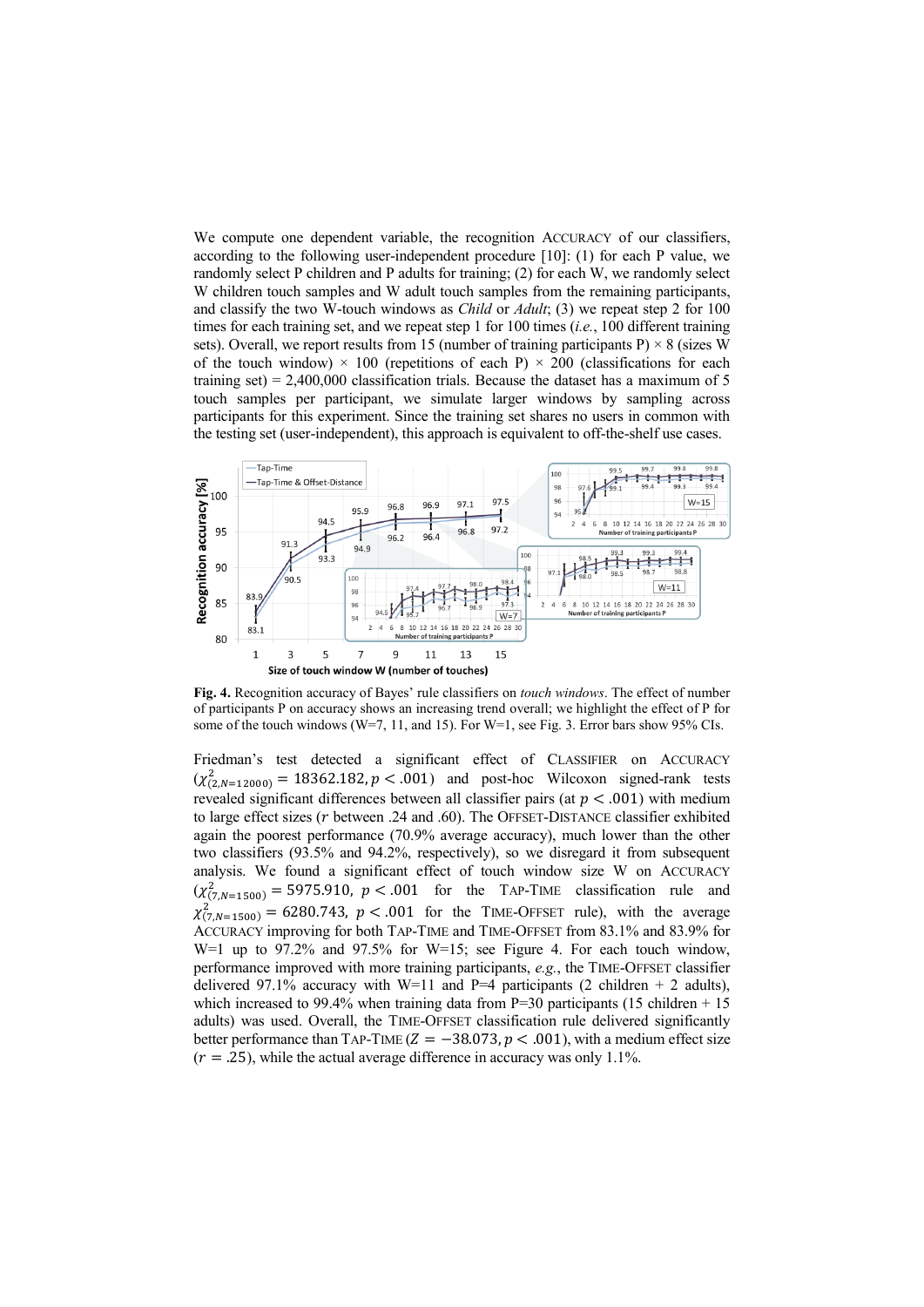#### **5 Discussion, conclusions, and future work**

We showed that distance offset and tap time are enough to classify whether the user is a small *child* or an *adult* with reasonable accuracy (86.5%) using only one touch point and very high accuracy (>99%) with a window of 7+ touches. Although there are some limitations to our study, as we focused only on children ages 3 to 6 years, accuracy

results are promising given the rudimentary data we worked with, *i.e.*, touch coordinates and timestamps alone. These results recommend our technique for discrimination of age groups at much finer granularity. However, we must leave such detailed investigations for future work, as they will most likely need examination of additional features to reach similar levels of accuracy. For example, Figure 5 shows two





such measures, PRESSURE and TOUCH-AREA for 5 age groups and 185 participants [3,9]. Because such measurements may not be available for all touch-screen hardware, fine age group discrimination may be restricted to some devices only. While we point the community to these opportunities, the exploration of such tradeoffs is future work.

Meanwhile, our technique can already be incorporated by practitioners into their designs. By placing our discoveries in the larger context set out by previous work on touch-screen interaction design for children [2,3,6,9], we can already anticipate multiple application opportunities made possible by our classification technique:

- (1) *Adaptive widget layouts.* Since we know from the literature that children miss onscreen touch targets more often than adults [3], are less precise [9], and have more difficulty with smaller targets [3], children would benefit from an interface layout with larger widgets and more space in-between. Our technique makes it possible to detect that the user is a child and, therefore, the application can reconfigure the interface layout *on the fly*.
- (2) *Intelligent widget activation.* When changing the widget layout is not desirable, our technique makes it possible to infer the user's intended target for near-misses by applying a distance offset filter less stringent for children than for adults, *e.g.*, the app may accept farther-away touches and still activate the target if it knows the user is a child. The layout and size of the widgets stay the same, but the application will apply different age-group-dependent processing. This mechanism will provide more flexibility for the application developer by allowing them to use the same interface for multiple target age groups. The increase in touch target acquisition flexibility while maintaining layout appearance is a desirable design option when children and adults use the interface collaboratively.
- (3) *Adaptive activation of gesture processing techniques.* Knowing whether the user is a child or an adult can be used to call specialized event handlers in the touch